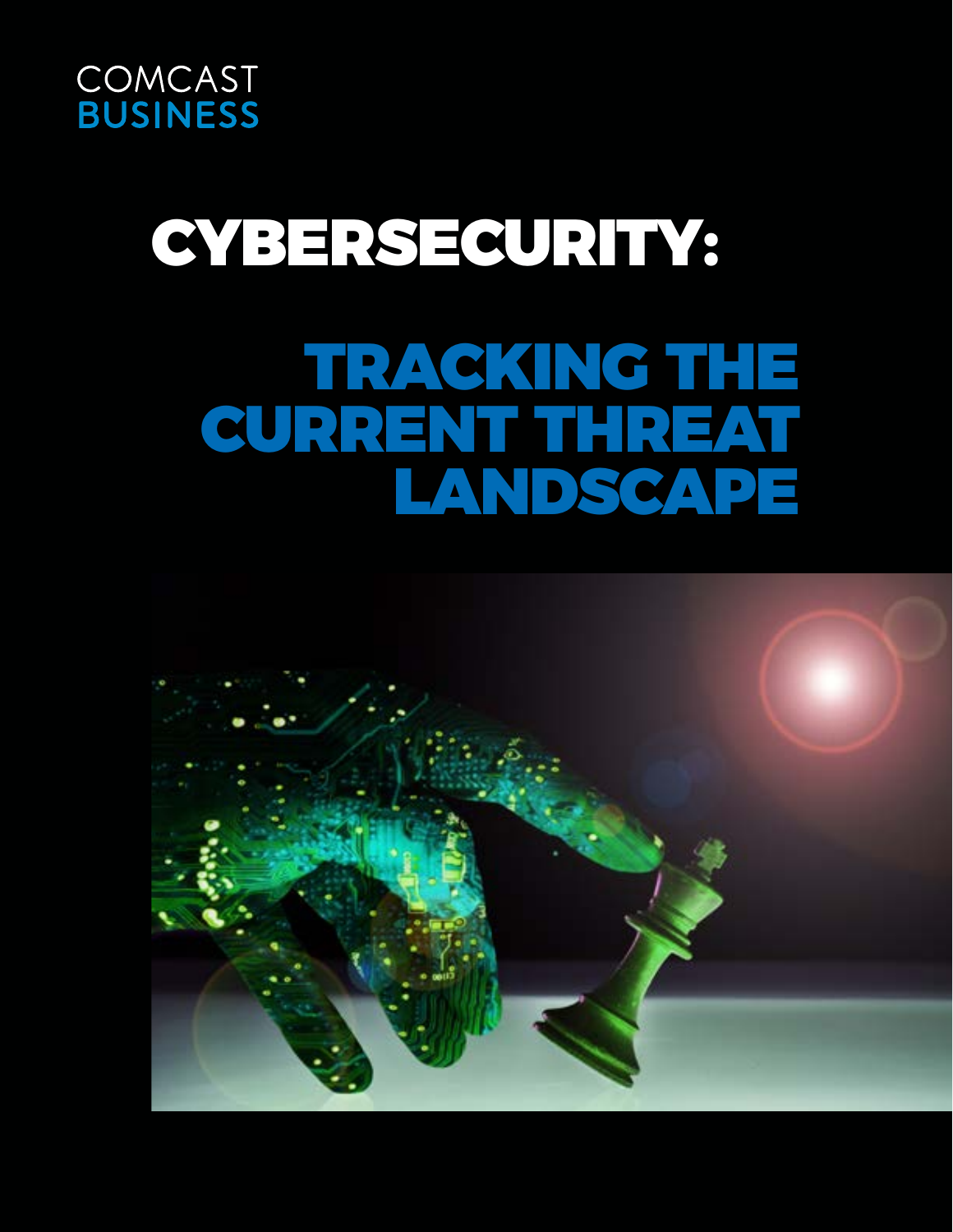

# CYBERSECURITY:

## TRACKING THE CURRENT THREAT LANDSCAPE

Hackers work 24/7, and small business is increasingly at risk. Here's what you need to know to protect your company.

## SMALL NO LONGER EQUATES WITH SAFE



If you're lucky, you first heard about WannaCrypt (often better known by the nickname WannaCry) ransomware when it made international news in May 2017. But as a small business owner, you can't afford to trust your luck to hold. While the WannaCry headlines focused on large, high-profile organizations hit by that attack, small businesses' size no longer affords them the security they enjoyed in the past against cybercrime.

The risk to small business is so significant that it prompted bipartisan legislative action in the Senate, which in September 2017 passed the

CYBERSECURITY: TRACKING THE CURRENT THREAT LANDSCAPE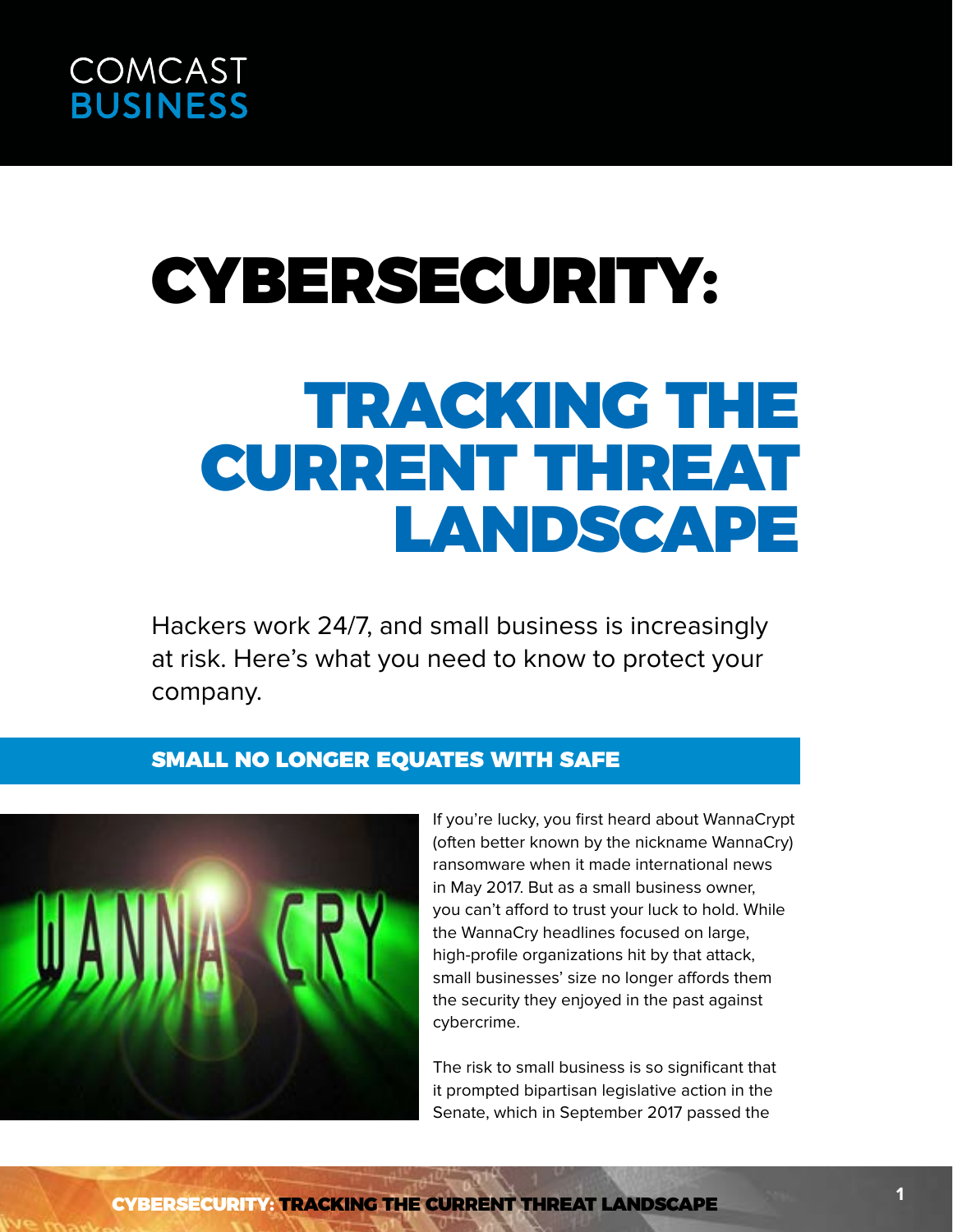MAIN STREET Cybersecurity Act. [In announcing the legislation](https://www.schatz.senate.gov/press-releases/schatz-risch-thune-cantwell-nelson-introduce-legislation-to-improve-cybersecurity-resources-for-small-businesses), the bill's sponsors cited a 2012 report that businesses with fewer than 100 employees suffer 71 percent of cyberattacks, which can do enough damage to drive small companies out of business.

And the threat landscape has become even more challenging to navigate during the past few years. That's because bots and automation have made it possible to blanket cyberspace with phishing schemes, malware, ransomware, and other means of compromising your company's data security. You no longer have to be targeted for an attack. You don't even have to be on the cybercriminals' radar to be hit.

While targeted attacks still occur, "small business people who think no one's going to phish them are very wrong," says Joel Snyder, senior



partner at Opus One, a Tucson, Arizona-based IT consulting firm that specialized in networking, electronic mail, and security. "They're going to discover that they're caught in that same net of hackers trying every single domain in the universe.

You could also find yourself in the company of small business owners whose companies were targeted. That can happen when hackers have a specific interest in some aspect of your business. But it's more common when they attempt to exploit weaknesses in your security to gain access to another organization—to use you as a conduit to get to one of your vendors or your biggest customers. It's worth remembering that each time you celebrate a big new account win, you're also potentially making your company more attractive to cybercriminals.

### WHERE ARE THREATS COMING FROM?

This is a cat-and-mouse game in which the cats are particularly devious—and become more so every time you get wise to their latest tricks.

WannaCry was ransomware, which invades computers or servers, seizes all their data, and makes the data inaccessible to the owners until they pay ransom—in this case, in the form of bitcoin currency. [FBI crime statistics](https://www.fbi.gov/contact-us/field-offices/cleveland/news/press-releases/ransomware-latest-cyber-extortion-tool) show that the number of ransomware attacks increased by a third from 2014 to 2015. Complaints filed grew from 1,800 to 2,400, and losses rose from \$23 million to \$24 million. But that's just reported attacks.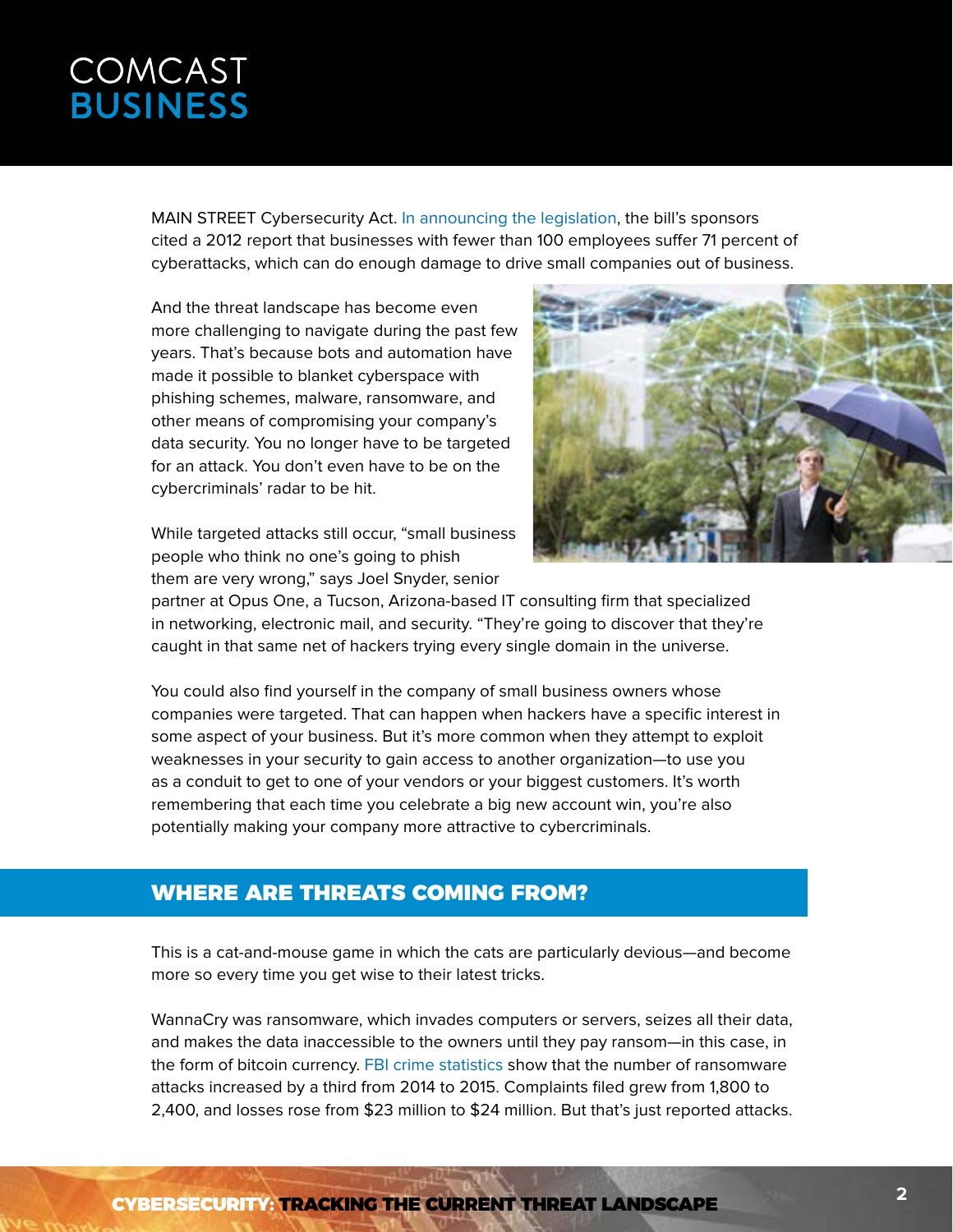According to the Bureau's [2016 Internet Crime Report,](https://www.fbi.gov/news/stories/ic3-releases-2016-internet-crime-report) victim losses to cybercrime for the year totaled \$1.33 billion.

Snyder notes that ransomware has the potential to be more effective against businesses with poor IT practices. Opting to economize by not updating to the latest operating system is a risk factor. Poor backup processes and practices also make companies more vulnerable. Conversely, those who have their data protected and accessible in the cloud, for example, don't even have to consider paying ransom because they haven't lost anything they can't recover on their own.



Website attacks are another threat. Here, hackers seek "vulnerabilities in major tools" such as WordPress, Snyder says. In these cases, you may be targeted via email, by someone scraping your site or by bot-generated attempts to reset your password.

Among the most familiar schemes are those involving email, where "you should be very, very suspicious of everything, because the attackers are smart," he adds. "Be suspicious of anything you see coming in via email that looks in the least bit out of the ordinary."

Examples include "we couldn't deliver your package" notifications when you weren't expecting a package. Another red flag: a message that appears to be from someone but contains uncharacteristic errors in spelling or grammar. Scammers may purport to be interested in buying your domain name or selling similar-sounding domains. Approach shortened URLs with caution, too, as they're useful for hiding malware evidence. And if you've received something that appears to be spam and includes an "unsubscribe" link, look before you click, because that link may duplicate the sales URL you took care not to click.

"If it's from some company you've never heard of, that you have no relationship with, and particularly in another country," Snyder says, "then probably the unsubscribe link will either get you some malware if you click on it or won't do anything useful."

PDFs and Word documents can also be infected, he cautions, because they're created through programming languages that can be embedded with malware. When you open the document, you unwittingly trigger the execution of a code or launch an application.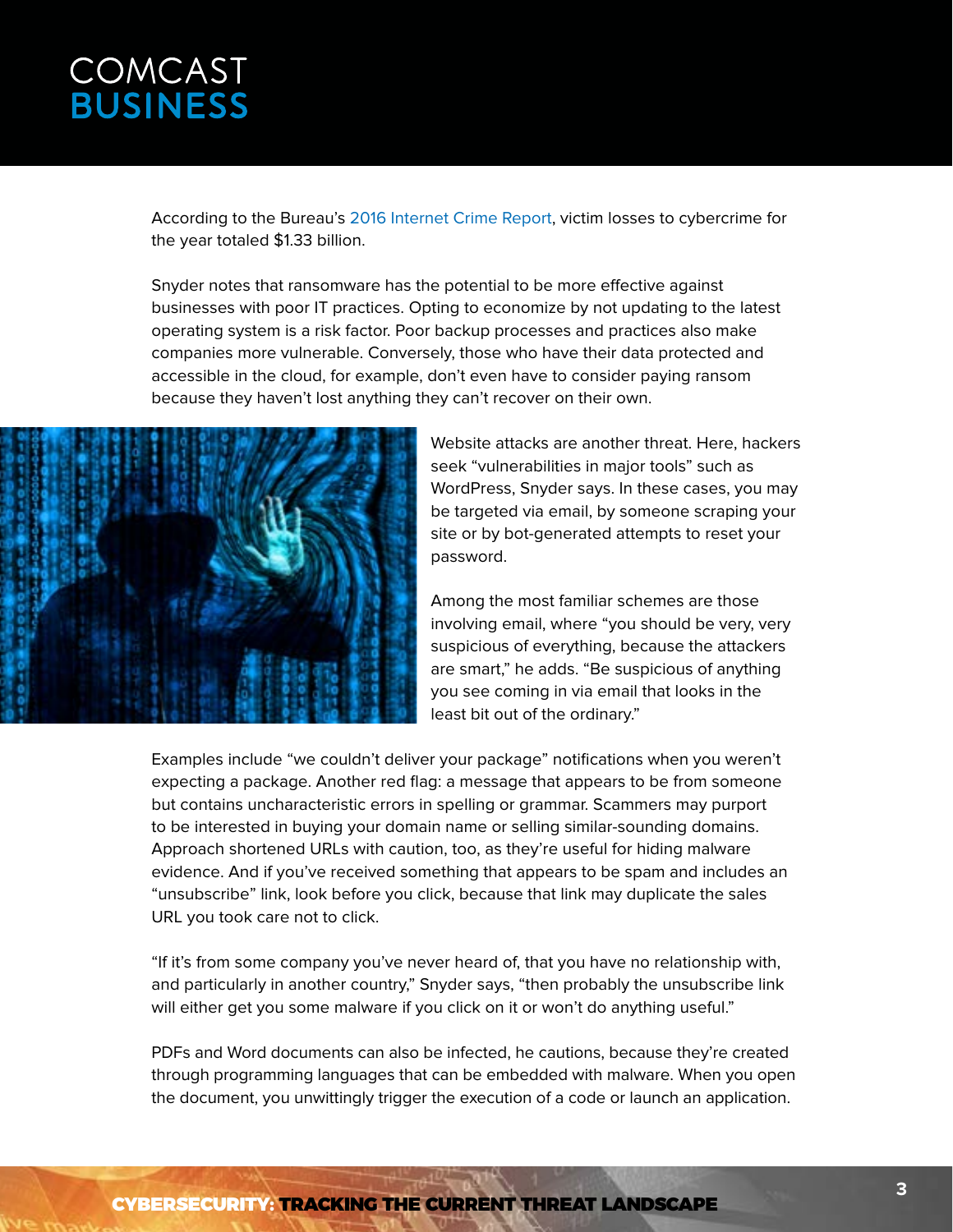And this should go without saying, but those phone calls from the Microsoft or Apple security team are not from the Microsoft or Apple security team. None of your operating system or software vendors will contact you by phone about security compromises on your computer or other devices. Anyone who does contact you is seeking access to your system to create, not resolve, a compromise in your security.

#### ASSESSING YOUR DATA SECURITY SUPPORT

As the old saying goes, there are just two kinds of computer users: those who have experienced a system crash, and those who have not experienced one yet. Do you know how to manage one when it's your company's turn? Do you have a business continuity plan in the event not just of a crash, but also of a power failure, natural disaster, or cyberattack? Can you manage the data recovery process yourself, or will you need support from your security solution provider?

If your company's practice is in line with Snyder's



observations, chances are that you don't have a business data

#### WHERE'S THE THREAT?

**Where cybersecurity is concerned, you're not dealing with a landscape as much as a landmine. Threats can be embedded anywhere.**

**n** Phishing attacks attempt to lure you in via email. **Make sure that you know the sender and that the email is legitimate.**

**n** Check your inbox subfolders for any mail that's **marked "infected," and delete it promptly to ensure that you don't inadvertently click on and open it later.**

**n** Set up the right level of junk mail filtering to re**duce email inbox clutter and distractions from your business focus.** 

**n** Make sure your security system includes a **means of preventing you from accessing malicious web pages.** 

**n** Also confirm that your security system is scan**ning attachments such as Word documents and PDFs for malware.** 

**EXERCISE CAUTO EXAMPLE SHARING MEDIA CONTRACTS EXECUTED EXECUTED tos, videos, and sound files scanned before downloading.**

continuity plan. "They're complex plans to write, they're hard to test, and they often change over time and so fail when you need them most," he says. "I've stopped trying to tell people to engineer redundant data centers and redundant systems, and instead have them think of continuous data integrity."

That means implementing a system that automatically backs up and, ideally, also restores constantly to a second server (or from your desktop to your laptop). In other words, instead of creating a contingency plan for data recovery, create an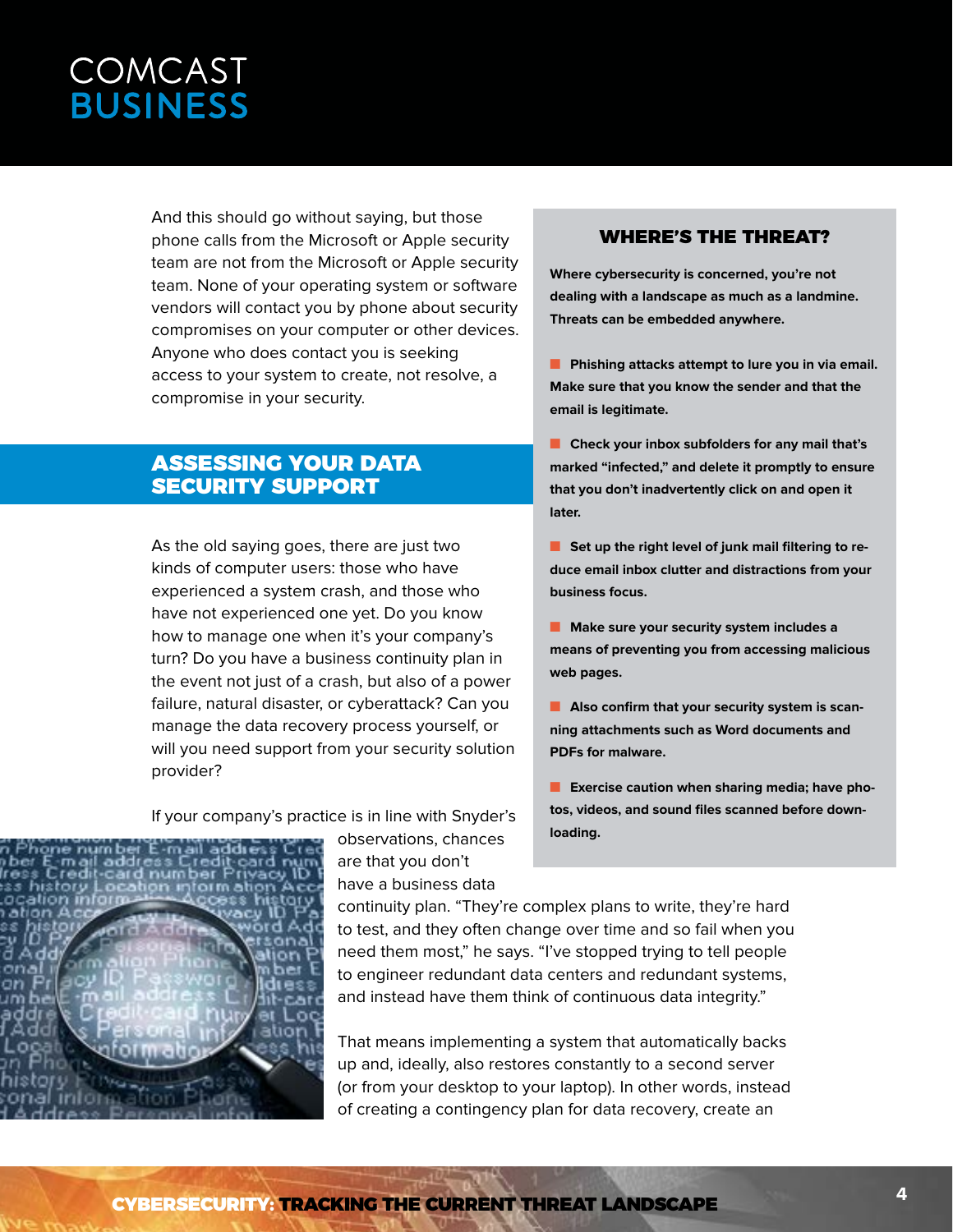environment in which you won't need to recover your data. You accomplish that by having your data moved from your data center to a cloudbased data center.

The cloud has revolutionized data security and created a solution that wasn't available a decade ago. "It's backing up your data continuously, with versioning, up to some cloud-based service," Snyder says. "If you do these continuous cloud-



based backups, that's a huge win." Remember that you may need a higher bandwidth uplink to execute this level of backup successfully.

#### DATA BACKUP SERVICES

**Off-site backup is imperative if you house your data on your own hard drive or server. But even if you've migrated your data to the cloud, when it comes to data storage, redundancy is never a bad idea. That's where data backup services come in. For comparison-shopping purposes, here are a few to consider:**

 $\blacksquare$  **[IDrive](https://www.idrive.com/) offers unlimited backup of PCs, Macs, iOS and Android phones and devices into a single account. Features also include point-in-time recovery and a web-based console that enables remote management of data backup and restoration.**

■ [SpiderOak](https://spideroak.com/) also offers remote data management, **including the ability to share files with team members, and the ability to restore data to specified historic points.** 

■ [Carbonite](https://www.carbonite.com/) offers plans for single and multiple **computers or for one or more servers. Its plans can also be designed in compliance with regulatory requirements.** 

**n** Mozy touts its budget-friendly plans, which are **available for personal, small business, or enterprise use.** 

He adds this advice to business owners who are concerned about data vulnerability in the cloud: "Look at the risk of data loss—all the ways you can lose data and not be able to recover it—versus the risk of data theft from a cloud-based service. All these cloud-based services are built from the ground up to be more secure. They have good encryption. They have good authentication. If you balance these risks, the continuous cloud-based backup services are a huge win for small business owners."

For an extra measure of security and redundancy, you can also back up to an external hard drive.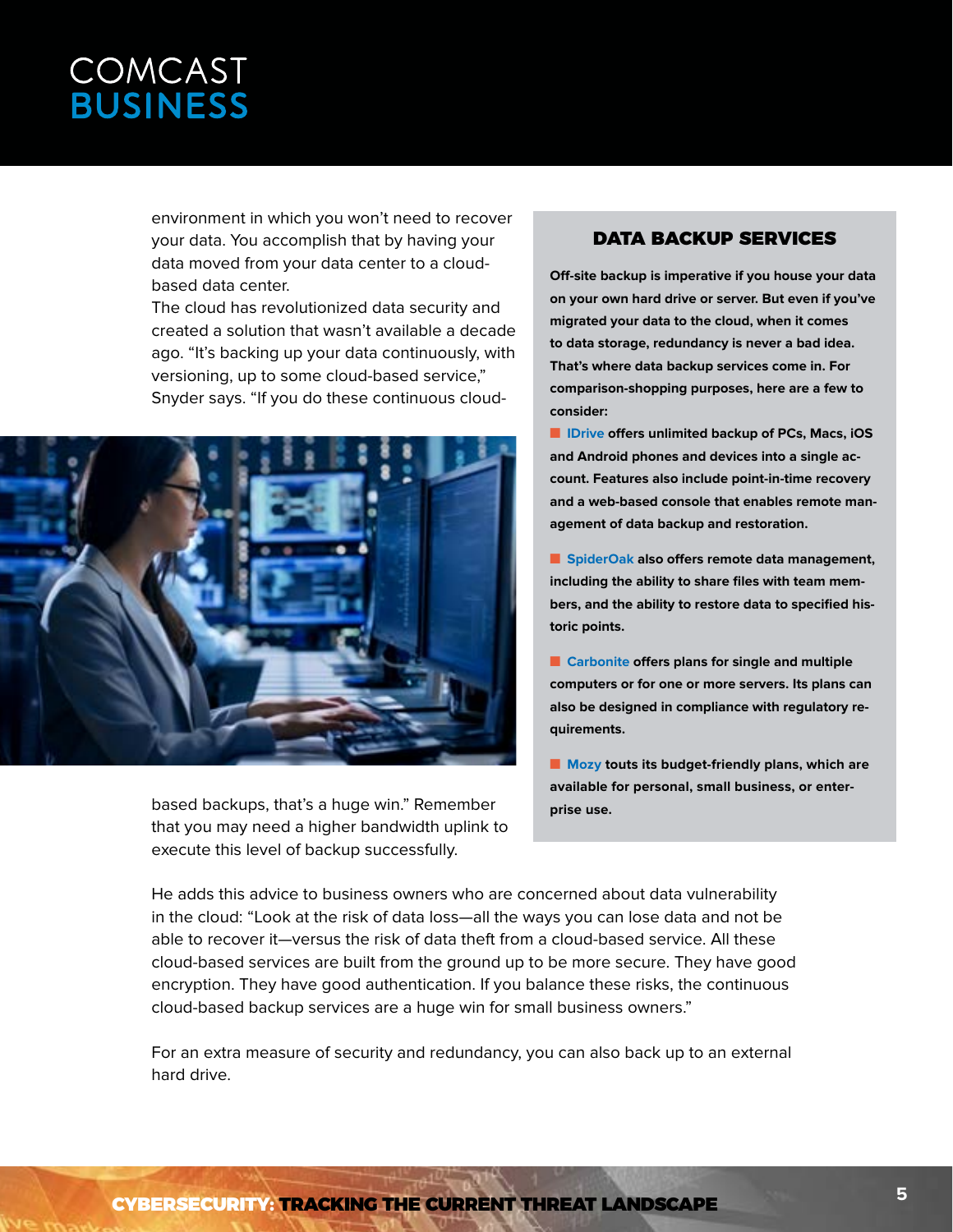### TRACKING EMERGING THREATS AND NEW DATA PROTECTION OPTIONS

Data security is not a "one-and-done" element of business. New threats emerge all the time, and you need to stay on top of them. That said, "it's going to be very difficult for a small business owner or even a small business IT person to filter the information in a way that doesn't distract them from what's most important," Snyder says. "That's not to say they shouldn't try."

He recommends familiarizing yourself with the security bulletins and alerts offered by your operating system vendor and major



#### ANTI-HACKING HACKS

✔ **Keep your system patched and your operating system upgraded. "What's absolutely incredible," Snyder says, "is that the top five to ten problems they find on people's PCs are inevitably things that were patched at least six months before."**

✔ **Maintain end-point security on your system, and keep it turned on. "That means some kind of anti-malware with scanning of attachments, scanning of URLs, looking for malware, and any other kinds of protection that are available from the tool," Snyder says.** 

✔ **Make sure you have a full security suite that protects against the complete range of malware scanning and has fitering and blocking capabilities.** 

Some examples:

application vendors.

 $\blacksquare$  Microsoft's [Security Help](https://support.microsoft.com/en-us/products/security) page provides links to news about the latest threats, information about "tech support" scams and trends, and protection, detection, and troubleshooting strategies.

■ Adobe's [Security Bulletin](https://helpx.adobe.com/security/products/acrobat/apsb17-36.html) provides information on the latest updates and the security threats they address.

■ Symantec's [2017 Internet Security Threat Report](https://www.symantec.com/security-center/threat-report) is the latest in its annual series. The company also publishes a [Monthly Threat Report](https://www.symantec.com/security_response/publications/monthlythreatreport.jsp), hosts a library of [white papers](https://www.symantec.com/security-center/white-papers) on Internet security topics, and maintains an A-Z database of viruses, worms, adware, Trojans, and other threats and risks.

**n** Apple's [security support page](https://support.apple.com/en-us/HT201220) covers such issues as account compromises and phishing. Resources also include the [Apple Security Updates](https://support.apple.com/en-us/HT201222) page and [the iOS Security](https://www.apple.com/business/docs/iOS_Security_Guide.pdf)  [Guide.](https://www.apple.com/business/docs/iOS_Security_Guide.pdf)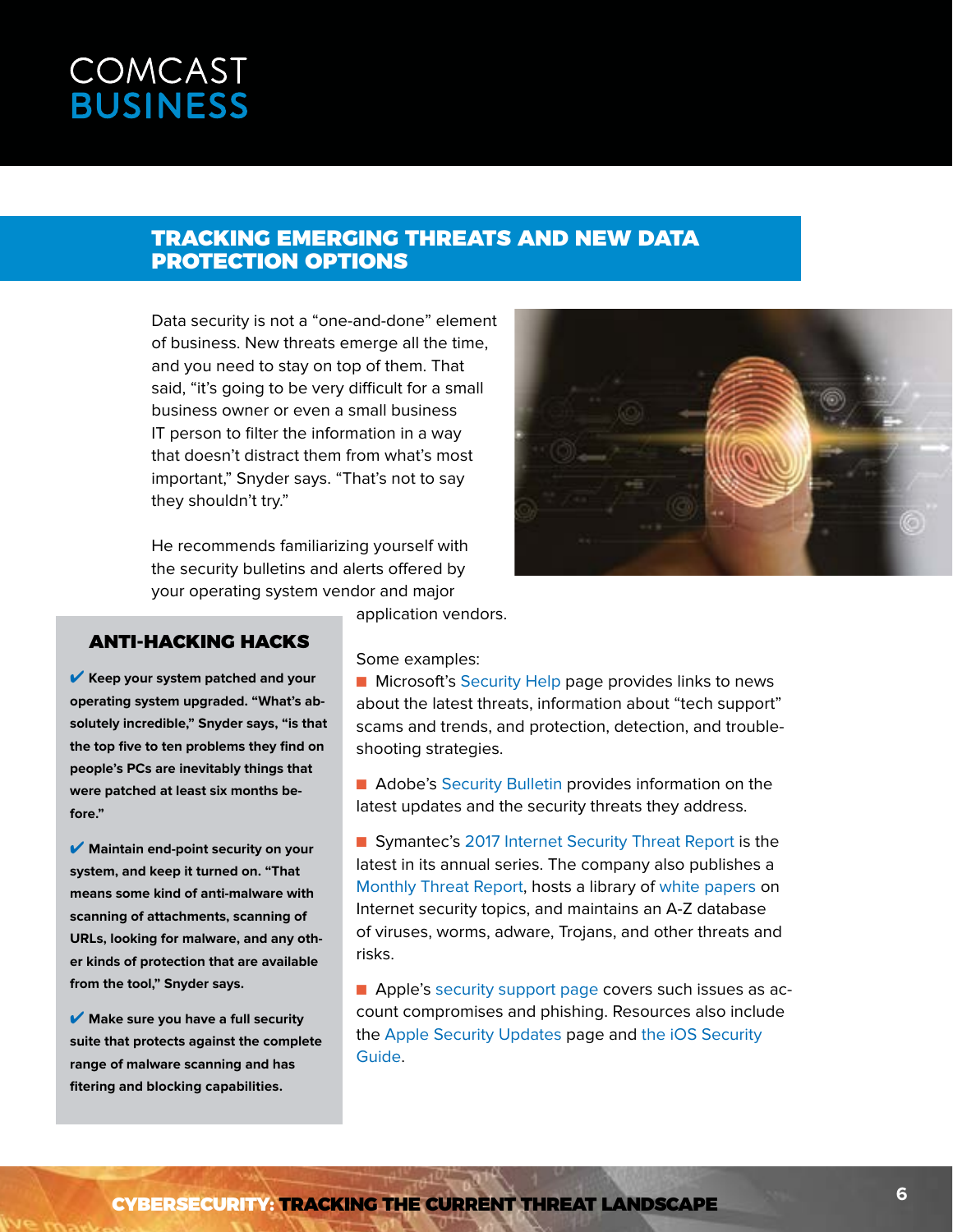#### CYBERSECURITY RESOURCES

**Explore these online references to learn more about protecting your company, its data, and its reputation.**

**Hacking never takes a vacation or even a coffee break. But it doesn't have to keep you up at night. With the right information and preparation, your company can stand strong against cyber attacks and minimize the risks they pose to your business. These online resources can help you keep track of the threats and the best practices for avoiding becoming a victim of cybercrime.** 

**BizTech Magazine: Joel Snyder article archive. Snyder writes for the magazine about networking, the digital workspace, the cloud, and data centers in addition to security. Among the security topics he has covered are:**

- [5 Cybersecurity Priorities for Every SMB in 2017](https://biztechmagazine.com/article/2016/11/5-cybersecurity-priorities-every-smb-2017)
- **n [6 DNS \[Domain Name System\] Must-Do's for Protecting Your Networks in a Hostile World](https://biztechmagazine.com/article/2017/08/6-dns-must-do-s-protecting-your-networks-hostile-world)**
- $\blacksquare$  **[4 Tips to Give You Greater Network Visibility and Prepare You to Survive a Breach](https://biztechmagazine.com/article/2016/08/4-tips-give-you-greater-network-visibility-and-prepare-you-survive-breach)**
- $\blacksquare$  **[How to Fight Off Attacks from Inside the Network](https://biztechmagazine.com/article/2016/03/how-fight-attacks-inside-network)**
- [Staying One Step Ahead of Modern Hackers](https://biztechmagazine.com/article/2014/03/staying-one-step-ahead-modern-hackers)

**Adobe. The company provides advice and guides designed to enhance PDF security, including:**

- **n** [Overview of Security in Acrobat and PDFs](https://helpx.adobe.com/acrobat/using/overview-security-acrobat-pdfs.html)
- $n$  **Enhanced Security Setting in PDFs**
- **n** Security Warnings When a PDF Opens
- **n** [Protect PDF Files with Permissions](https://helpx.adobe.com/acrobat/how-to/security-permissions-protect-pdf-files.html)

**Federal Bureau of Investigation. As "the lead federal agency for investigating cyberattacks," the FBI publishes information and resources for individuals and business, including:**

- $\blacksquare$  [What we investigate: Cybercrime](https://www.fbi.gov/investigate/cyber)
- $\blacksquare$  **[Incidents of Ransomware on the Rise: Protect Yourself and Your Organization](https://www.fbi.gov/news/stories/incidents-of-ransomware-on-the-rise)**
- **n** [Ransomware: Latest Cyber Extortion Tool](https://www.fbi.gov/contact-us/field-offices/cleveland/news/press-releases/ransomware-latest-cyber-extortion-tool)

These strategies are designed to help you keep track of threats, remain aware of how cybercrime is evolving, and take steps to protect and ensure your uninterrupted access to your business data. But the benefits of engaging in these practices extend beyond keeping your system malware-free and your intellectual property available. The protections you create for your business also protect your vendors, partners, and customers—and so, by extension, your company's reputation.

By playing an active role in safeguarding your small business against the dangers of cyber threats, you foster increased trust and stronger relationships with all your